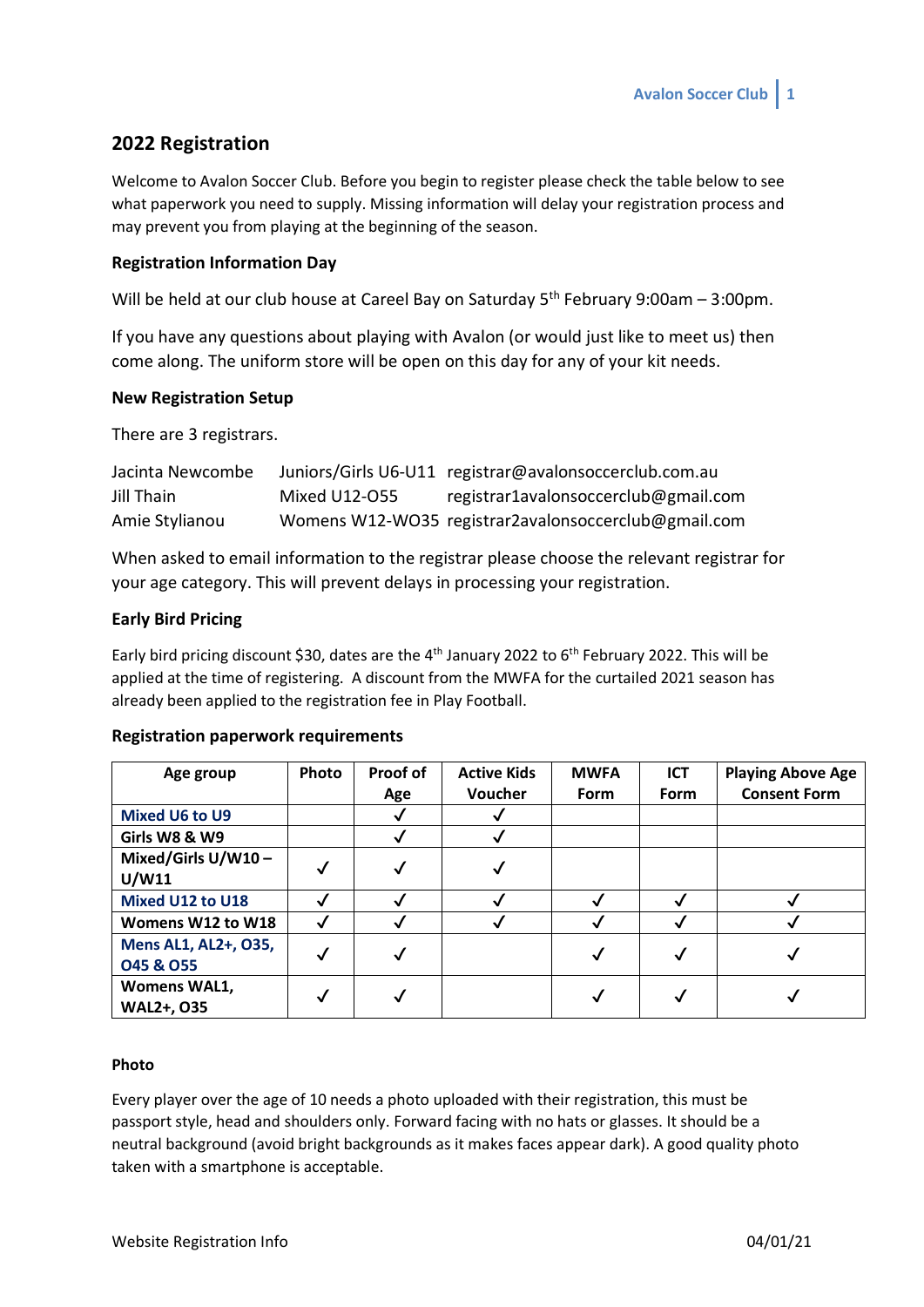These photos are used to ID players before a match so the players face must be clear and the photo must be recent so the player is recognisable. **If the photo is not acceptable the registration will not be approved**.

Photo image guideline

- Photo is a passport style image
- Head faces camera directly with a full face in view
- No hats or sunglasses are to be worn in the photo
- Photo was taken in the last 12 months
- Photo is clear and legible with appropriate lighting
- Under MB in size
- File type of .PNG or .JPG

### **Proof of Age**

Proof of age can be either a birth certificate, a passport or a driving licence. U6's all need to supply proof of age, U7+ will need to supply if they are new to the club or have not supplied the information previously. If in doubt, please supply by emailing the registrar.

#### **Team Forming Sheet**

Only one person from each team needs to complete this form. This is usually the manager or coach of the team. Bring this sheet with you to the team forming day.

#### **MWFA form**

If you did not play for Avalon Soccer Club last year please complete this form (link below) and email back to the registrar.

### [MWFA form](https://avalonsoccerclub.com.au/wp-content/uploads/2022/01/01-2022-MWFA-APPLICATION-TO-REGISTER-v1.pdf)

### **ICT form (International Certificate of Transfer)**

If you have moved to Australia from another country and this is the first time you have played soccer in Australia, you may need to complete an ICT form. Please contact the registrar to determine if you need to complete this process.

# [ICT form](https://avalonsoccerclub.com.au/wp-content/uploads/2020/01/Guide-to-ITCs-and-Minor-Applications-ITCs-2020-Final-1.pdf)

### **MWFA Playing Above Age Consent form**

If you wish to play in a team that is two age groups above your age, you will need to complete a  $2+$ year form. You will also need to get your coach or age coordinator to send a letter to support this.

#### [Above age Form](https://avalonsoccerclub.com.au/wp-content/uploads/2022/01/09-2022-MWFA-Playing-Above-Age-Consent-Form.pdf)

### **Active Kids Voucher**

The Active Kids Rebate program provides a \$100 voucher towards the cost of registration for U6 to U18 players. Players must obtain their voucher BEFORE registering. To apply for your voucher from Service NSW *[click here](https://www.service.nsw.gov.au/transaction/apply-active-kids-voucher)*. Vouchers are per child, not per family.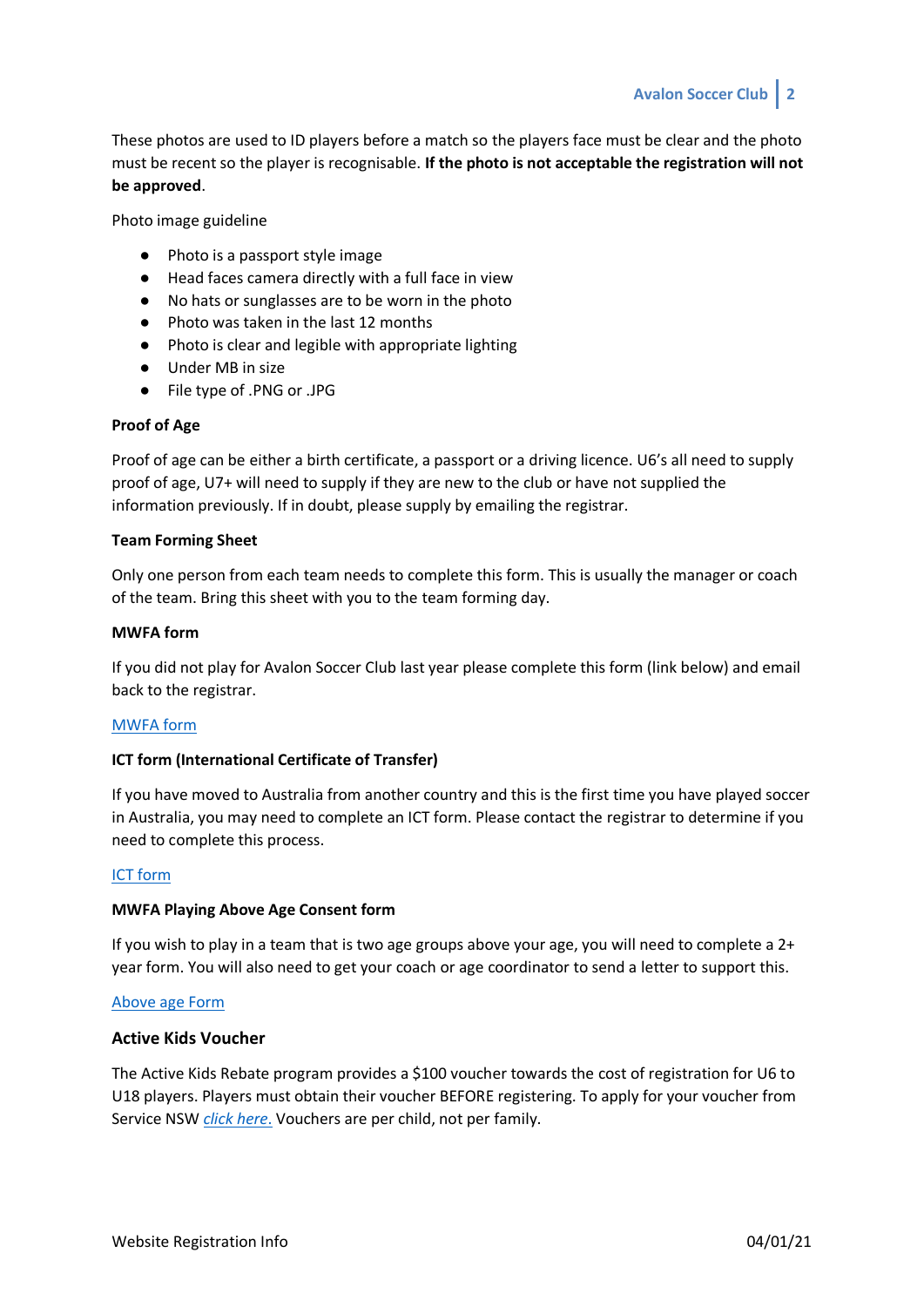# **New Players**

Welcome to all new players, especially if you are playing football for the first time. You will need to create an account and then register to play. We always try and place all our U6 and U7 players in the same team as their friends. If you have any questions, please contact your age coordinator *contact us*.

### **Returning Players**

All returning players MUST register with their FFA number from last year, not create a new number. The system will default to the club you last played at. If you played for a different club last season or played in a summer competition then remember to change the club to Avalon when registering.

If you have changed your email or forgotten which email you used to register last year then phone or email the Play Football helpdesk to assist you.

#### 02 8880 7983

#### [Playfootball.support@ffa.com.au](mailto:Playfootball.support@ffa.com.au)

Registrations are based on the age that you will be on the  $31<sup>st</sup>$  December 2022. For example, if you turn 7 anytime in 2022 you will then select U7 Mixed Saturday. To play in the U6s a child must be turning 5 or 6 anytime in 2022 and be born in either 2016 or 2017. This is an FFA rule.

Make sure you select the correct product when registering. Boys can only play in Saturday mixed competitions. Girls should register in a Sunday girls package if they want to play on Sunday.

Many teams fill up quickly and we will soon be closing off registration for some age groups. Any registrations after this time will be placed on a waitlist, pending sufficient players to create an additional team in that age group. Where possible, waitlisted players will be accommodated in an alternative age group (with returning players given priority). For any queries please get in touch with the relevant age manager.

#### **Family Discounts**

Parents registering their children under the same login can obtain a family discount for the 2<sup>nd</sup> plus family member. No discount applies for the first family member, then each of the other family members select from the following:

2<sup>nd</sup> family member \$10 select 1<sup>st</sup> sibling

3<sup>rd</sup> family member \$15 select 2<sup>nd</sup> sibling

- 4<sup>th</sup> family member \$20 select 3<sup>rd</sup> sibling
- 5<sup>th</sup> family member \$25 select 4<sup>th</sup> sibling

### **Coaches and Managers**